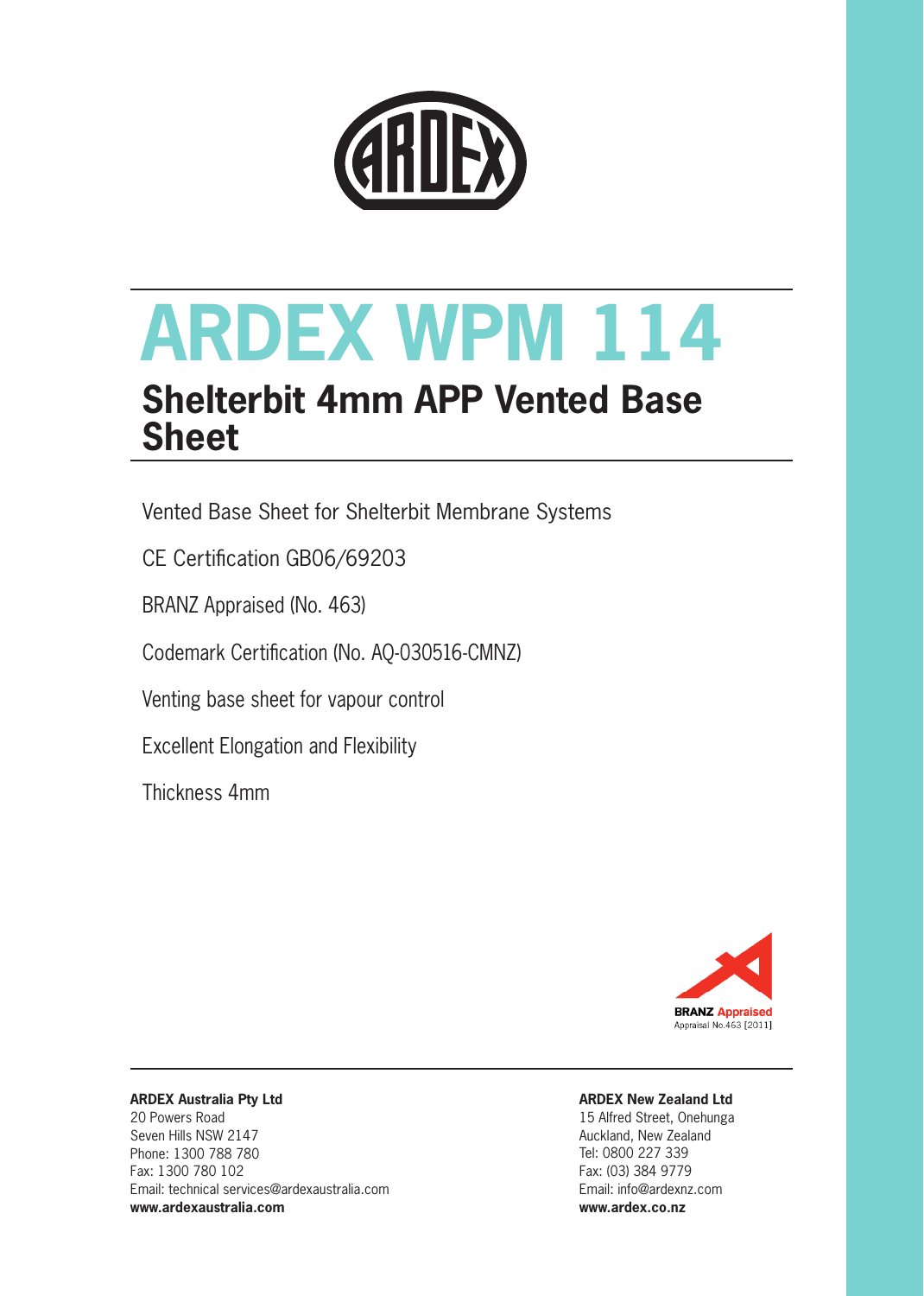# **ARDEX WPM 114 Shelterbit 4mm APP Vented Base Sheet**

#### **PRODUCT DESCRIPTION**

ARDEX WPM 114 is an APP (Atactic Polypropylene) plastomeric type modified bitumen membrane vented base sheet, consisting of a specially formulated bituminous compound of distilled asphalt modified with selected high-grade viscoelastic polymers.

ARDEX WPM 114 is suitable for application in all climatic zones, with excellent cold flexibility (- 10° C) enabling an easy application and this also means the membrane is ideally suited for application in areas with harsh climates.

The exceptional elongation properties of APP, combined with the strength and dimensional stability of the reinforcing, provides an excellent waterproofing membrane in roofing applications. ARDEX WPM 114 is coated with a sanded polymeric film PE/PP, while the bottom surface has thermo-adhesive strips that activate with heat.

#### **FEATURES/BENEFITS**

- BRANZ Appraised
- European CE certification GB06/69203
- CodeMark AQ-030516-CMNZ
- High flexibility during application at sub-zero temperature with no physical strains
- High malleability
- Accommodates structural movements
- Resistant to chemical attacks
- Withstand thermal shocks
- Proven performance in colder regions
- Good elongation and flexibility

#### **USES**

ARDEX WPM 114 is used as part of a multi- layer system in roofing applications for waterproofing. It has been designed to be used in situations where there may be potential moisture issues in the substrate and can only be used as the base sheet of a multi- layer roofing system.

ARDEX WPM114 membrane must be protected from UV.

- Is a specially designed vented base sheet for use in a multi-layer waterproofing system.
- Virtually eliminates bubbles and blisters forming underneath the waterproofing layer.
- Allows vapour permeating through the deck to diffuse underneath the waterproofing where, ideally, ARDEX Low Rise vents should be installed to allow the vapour to escape to the atmosphere.
- Eliminates the creation of stresses in the waterproofing layers thus greatly reducing failures in the waterproofing caused by deck movements.

• Is the ideal solution for controlled, partially attached first layer in a multi-layer system.

#### **SURFACE PREPARATION**

Substrates need to be clean, smooth, dry and free of sharp edges, loose or foreign materials, oil, grease and other materials that may damage the membrane. All surface voids greater than 5mm wide should properly filled with an acceptable fill material.

Confirm concrete structures are specifically engineered to meet the requirements of the NZBC B1/VM1, 3.0 Concrete.

Ensure concrete substrate has been allowed to cure for at least 28 days before commencing application. The relative humidity of concrete substrates must be 75% or less before membrane application as per the NZBC.

#### **INSTALLATION**

The application of ARDEX WPM 114 should be carried out by an approved ARDEX Applicator.

Installation shall be undertaken in accordance with all relevant technical information related to the selected installation method, including information contained within the ARDEX specification.

Prior to the application of ARDEX WPM 114, the surface may require priming with ARDEX WPM 240 (Shelter Primer). Coverage of primer will depend on the porosity of the substrate.

ARDEX WPM 114 is normally bonded to the prepared substrate with side laps of 100mm and end laps of 150mm. Overlaps shall be sealed by a torch.

ARDEX WPM 114 may be used in various combinations to produce a variety of specifications tailored to suit the individual waterproofing need.

The exact specification will depend on functional and economic requirements. Advice should be sought for the suitable specification from ARDEX.

#### **SAFETY PRECAUTIONS**

ARDEX WPM 114 is not classified as dangerous goods.

During installation, exercise caution when working with an open flame. Examine all surfaces to which the flame has been applied for smouldering or burning conditions. Do not use an open flame on or near highly combustible materials. Follow all local fire codes.

#### **STORAGE**

All rolls of ARDEX WPM 114 should be stored in a covered area protected against sunlight and UV radiation. Rolls should be stored in a vertical position on a smooth floor so as not to damage the edges.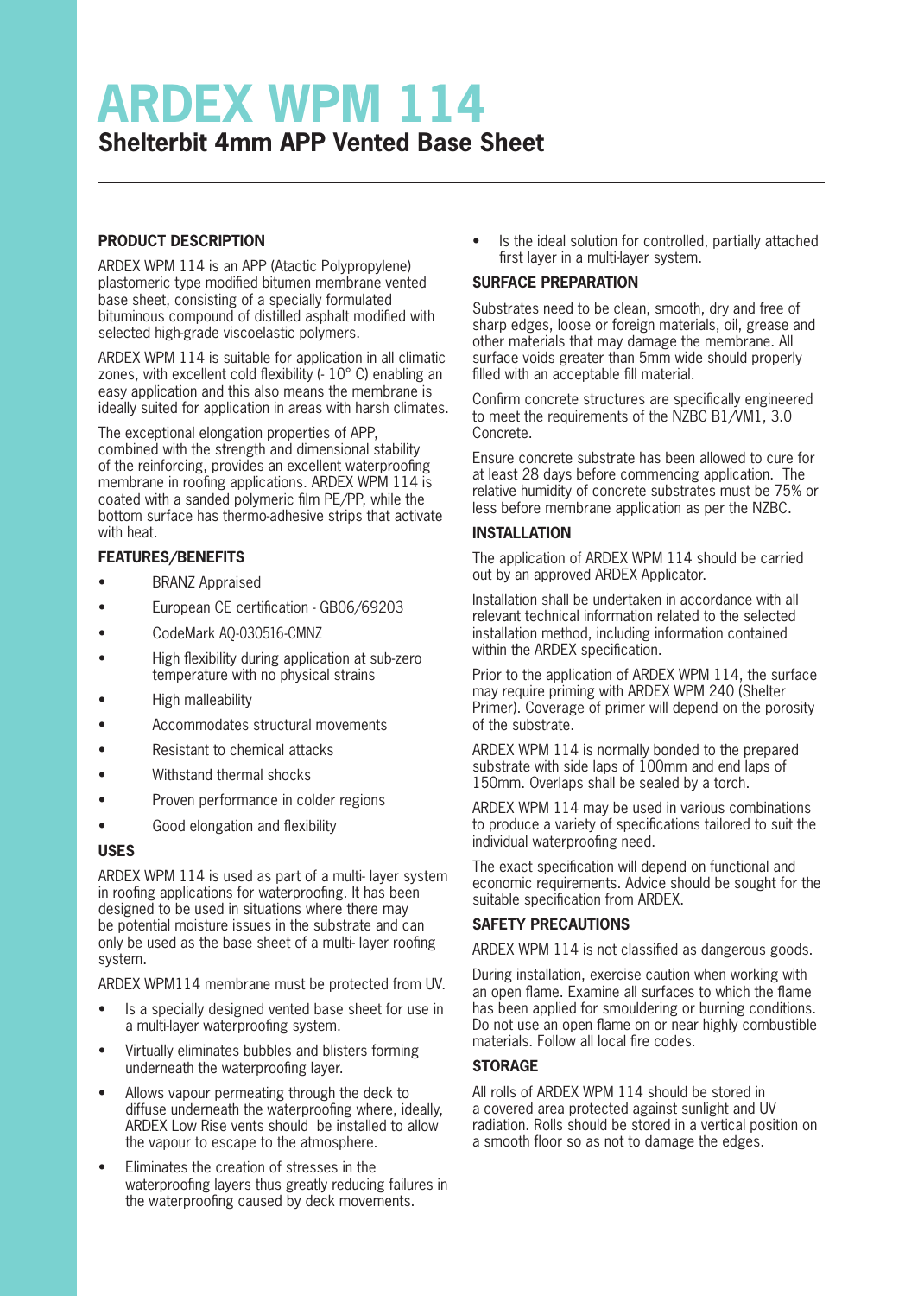#### **PACKAGING**

Roll size: 1m x 10 m Roll weight: Approximately 40kg Rolls per pallet: 23

## **TECHNICAL CHARACTERISTICS**

| <b>CHARACTERISTIC</b>                                                     | <b>TEST METHOD</b> | <b>UNITS</b>   | <b>NOMINAL VALUES</b> | <b>TOLERANCES</b>            |
|---------------------------------------------------------------------------|--------------------|----------------|-----------------------|------------------------------|
|                                                                           |                    |                |                       |                              |
| Visible defects                                                           | EN 1850-1          | visible        | Without defects       |                              |
| Length                                                                    | EN 1848-1          | m              | 10,00 - 1%            | <b>MLV</b>                   |
| Width                                                                     | EN 1848-1          | m              | 1,000 - 1%            | <b>MLV</b>                   |
| <b>Straightness</b>                                                       | EN 1848-1          | mm             | 20 mm x 10 m          | <b>MLV</b>                   |
| Thickness                                                                 | EN 1849-1          | mm             | $\overline{4}$        | ± 0,2                        |
| Watertightness (A)                                                        | EN 1928            | kPa            | 60                    | <b>MLV</b>                   |
| External fire performance                                                 | EN 13501-5         | B roof         | F Roof                |                              |
| Reaction to fire                                                          | EN 13501-1         | Class          | F                     | Pass                         |
| Shear resistance longitudinal / transversal                               | EN 12317-1         | N/50 mm        | 450 / 350             | ± 20%                        |
| Water vapour transmission proprieties Method A                            | EN 1931            | $\mu$ / Sd (m) | 120.000 / 480         | $-20.000$                    |
| Tensile Strength Longitudinal / Transversal                               | EN 12311-1         | N/50 mm        | 500 / 400             | ±20%                         |
| Elongation at break Longitudinal / Transversal                            | EN 12311-1         | %              | 35 / 35               | - 15 absolut                 |
| Resistance to tearing (nail shank)                                        | EN 12310-1         | $\mathsf{N}$   | 150/150               | $-30%$                       |
| Dimensional stability Longitudinal / Transversal                          | EN 1107-1 met. A   | %              | ± 0,3%                | <b>MLV</b>                   |
| Flexibility al low temperature                                            | EN 1109            | °C             | $-10$                 | <b>MLV</b>                   |
| Flow resistance at elevated temperature                                   | EN 1110            | $^{\circ}$ C   | 100                   | <b>MLV</b>                   |
| Water vapour transmission proprieties after exposure to artificial ageing | EN 1296 / EN 1931  | $\mu$ / Sd (m) | 120.000 / 480         | $±$ 50% of the initial value |
| Water vapour transmission proprieties against chemicals                   | EN 1847 / EN 1931  | $\mu$ / Sd (m) | 120.000 / 480         | $±$ 50% of the initial value |